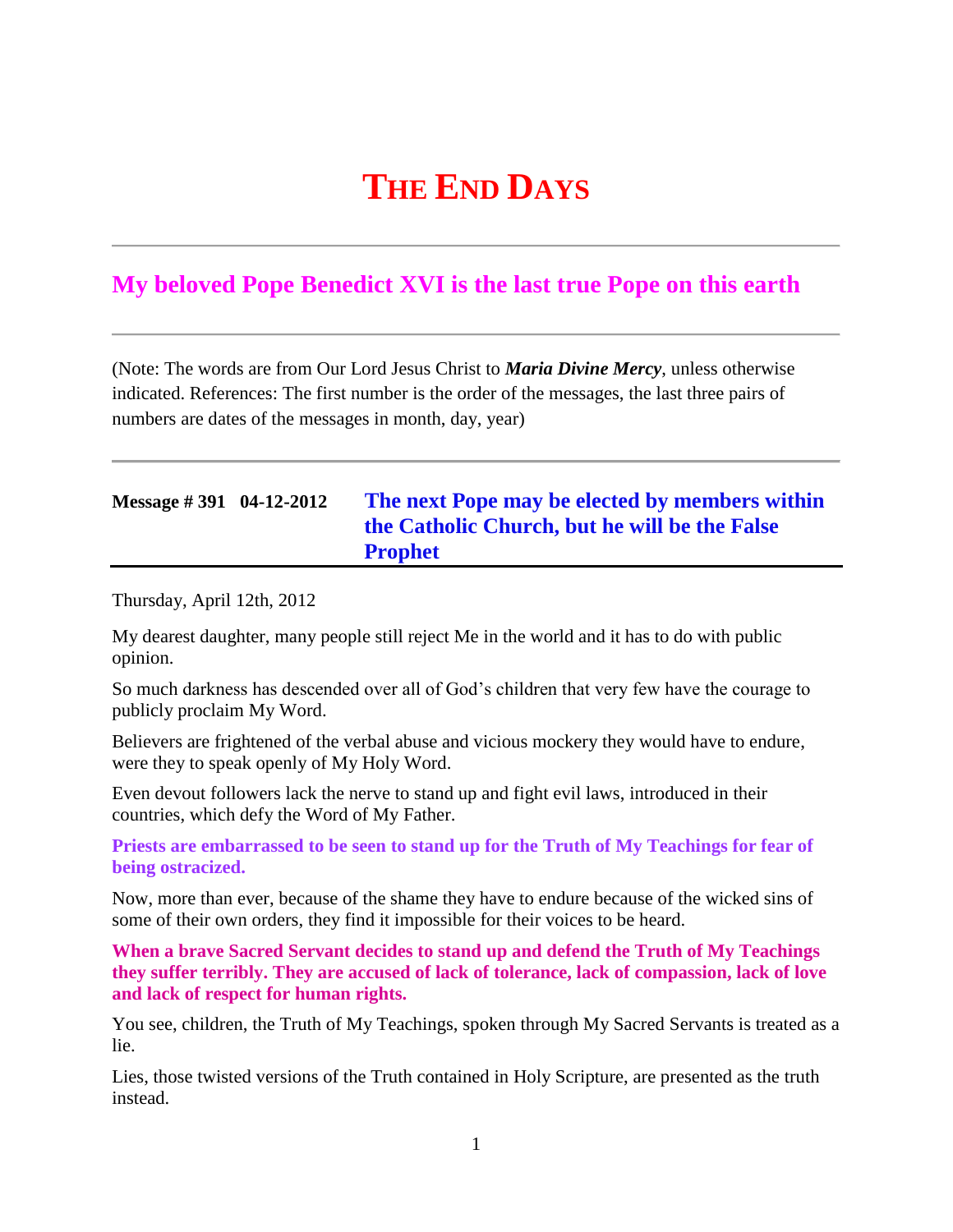#### **Satan has won over so many souls, including leaders within My own Church, which has meant that many innocent people find it hard to pledge allegiance to My Holy Will.**

How I have been deserted and pushed to one side to allow the lies, planted in the minds of My Sacred Servants, to be accepted by the majority.

These wicked lies extend way beyond this.

The Truth of My Scripture, contained in the Book of Revelation, has been interpreted by My many Churches. So many variations, all of which are based on human interpretation.

### **My beloved Pope Benedict XVI is the last true Pope on this earth.**

Peter the Roman, is My Peter, the original Apostle who will rule My Church from the Heavens under the command of My Eternal Father. Then, when I come to reign, at the Second Coming, he will rule over all of God's children when all religions will become one Holy Catholic and Apostolic Church.

I only speak the truth, My daughter.

I must warn you that many new self-proclaimed prophets will now emerge, who will contradict My Holy Word given to you, the End-Time true Prophet.

First, they will convince believers that their words come from Me.

Their words will be carefully chosen and their meaning will be vague and a little confusing. But many will dismiss this weakness and embrace their messages because they seem to be in line with Holy Scripture.

When many souls have been seduced, the attack will begin.

They, My daughter, are being sent to prepare God's children to accept the next Pope, who comes after My beloved Vicar Pope Benedict. This Pope may be elected by members within the Catholic Church but he will be the False Prophet.

His electors are wolves in sheep's clothing and are members of the secret Masonic and evil group led by Satan.

This is how Satan will try to destroy My Church.

Sadly, he will, this False Prophet, attract a large following. Those who oppose him will be persecuted.

Run children, while you can. Denounce the lies which will be presented by those who attempt to convince you of the authenticity of the False Prophet.

Be strong. Stay faithful to Me, your Jesus. Never doubt My Holy Word.

The Book of Revelation, is the true Word of God. It does not lie.

Not all of the secrets contained within are known to you yet. I will reveal all through Maria Divine Mercy although the Truth will be vehemently attacked and treated as heresy.

Remember one important lesson. My Word, when I was on earth, was treated as heresy when I came the first time.

My Word, given to you now, at  $My$  Second Coming will also be treated as such by believers, including My sacred servants who represent My Church on earth.